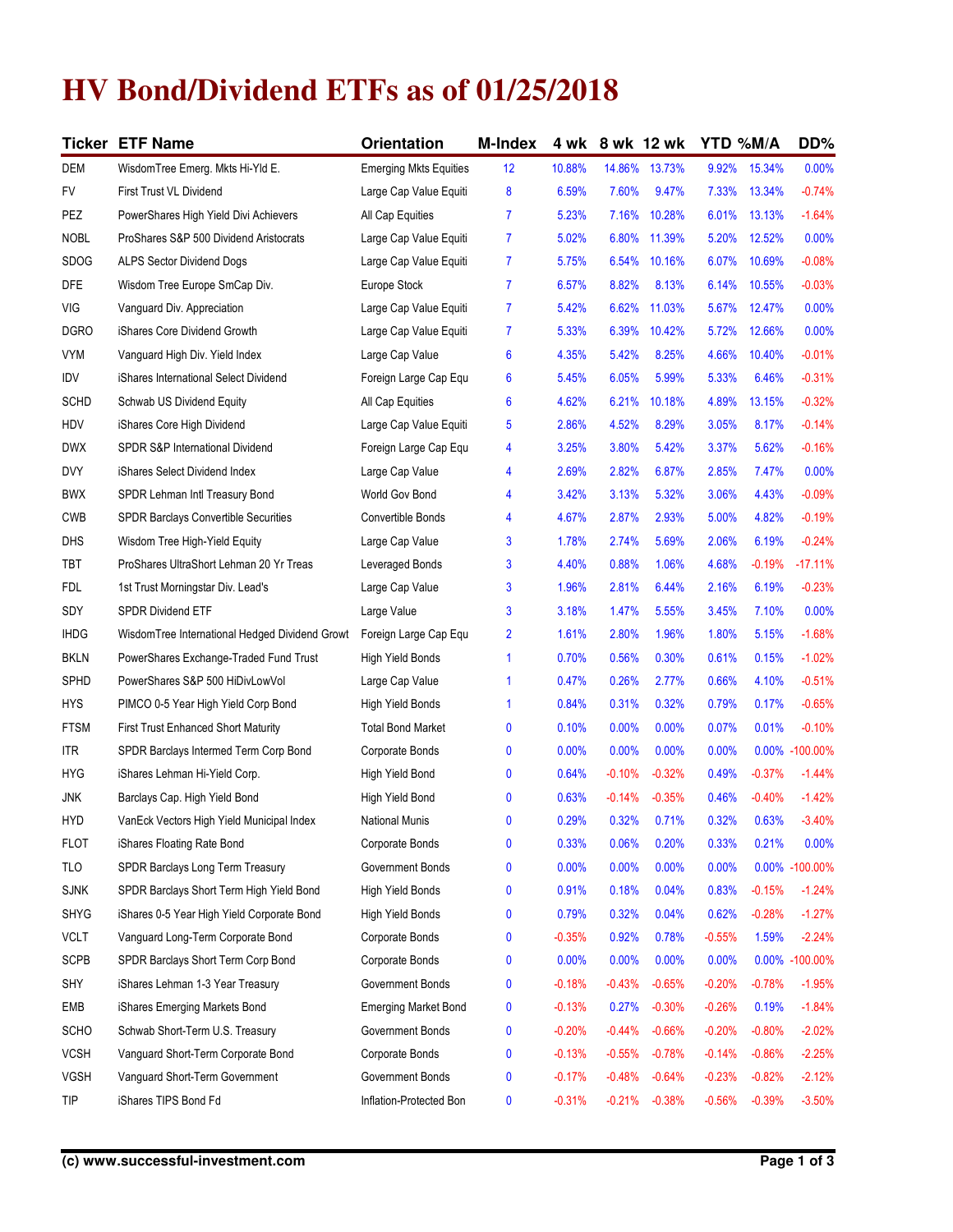|             | <b>Ticker ETF Name</b>                             | Orientation                 | <b>M-Index</b> | 4 wk     | 8 wk 12 wk |           | YTD %M/A  |          | DD%       |
|-------------|----------------------------------------------------|-----------------------------|----------------|----------|------------|-----------|-----------|----------|-----------|
| CSJ         | iShares Lehman 1-3 Yr Credit Bd                    | Corporate Bond              | 0              | $-0.15%$ | $-0.42%$   | $-0.64%$  | $-0.16%$  | $-0.72%$ | $-1.62%$  |
| CRED        | iShares Core U.S. Credit Bond                      | Bonds                       | $\mathbf{0}$   | $-0.57%$ | $-0.23%$   | $-0.45%$  | $-0.60%$  | $-0.38%$ | $-2.90%$  |
| <b>CLY</b>  | iShares 10 Year Credit Bond                        | Corporate Bonds             | $\mathbf{0}$   | $-0.73%$ | 0.53%      | 0.66%     | $-0.76%$  | 1.42%    | $-2.62%$  |
| <b>FLTB</b> | Fidelity Limited Term Bond                         | Corporate Bonds             | $\mathbf{0}$   | $-0.18%$ | $-0.40%$   | $-0.74%$  | $-0.34%$  | $-0.89%$ | $-2.35%$  |
| <b>BLV</b>  | Vanguard Long Term Bond                            | Long-Term Bond              | $\mathbf{0}$   | $-0.90%$ | 0.01%      | 0.15%     | $-1.22%$  | 0.45%    | $-7.23%$  |
| <b>SCHP</b> | Schwab U.S. TIPs                                   | Inflation-Protected Bon     | $\mathbf{0}$   | $-0.34%$ | $-0.29%$   | $-0.43%$  | $-0.60%$  | $-0.44%$ | $-3.60%$  |
| LQD         | iShares iBoxx \$ Liquid Invest. Gr.                | Corporate Bonds             | $\mathbf{0}$   | $-0.57%$ | 0.03%      | $-0.23%$  | $-0.70%$  | 0.06%    | $-2.97%$  |
| <b>MUB</b>  | iShares S&P National Muni Bond                     | National Munis              | $\mathbf{0}$   | $-0.61%$ | $-0.04%$   | $-0.52%$  | $-0.67%$  | $-0.53%$ | $-4.51%$  |
| <b>BSJI</b> | Guggenheim BulletShares High Yield Corp Bond       | <b>High Yield Bonds</b>     | $\mathbf{0}$   | 0.20%    | $-0.24%$   | $-0.28%$  | 0.20%     | $-0.40%$ | $-1.10%$  |
| PHB         | PowerShares High Yield Corp Bond                   | High Yield Bonds            | 0              | 0.11%    | $-0.21%$   | $-0.63%$  | $-0.05%$  | $-0.25%$ | $-0.99%$  |
| <b>VWOB</b> | Vanguard Emerging Markets Gov Bonds                | <b>Emerging Markets Bon</b> | 0              | $-0.02%$ | $-0.17%$   | $-0.82%$  | $-0.21%$  | $-0.47%$ | $-2.27%$  |
| BAB         | PowerShares Build America Bond Portfolio           | National Munis              | -1             | $-1.60%$ | $-1.08%$   | $-1.38%$  | $-1.89%$  | $-0.55%$ | $-5.49%$  |
| <b>VGIT</b> | Vanguard Intermediate-Term Gov Bonds               | Government Bonds            | -1             | $-0.83%$ | $-1.20%$   | $-1.66%$  | $-0.92%$  | $-1.89%$ | $-6.05%$  |
| <b>BIV</b>  | Vanguard Intermed. Term Bond                       | Intermediate-Term Bon       | -1             | $-0.87%$ | $-1.33%$   | $-1.73%$  | $-1.04%$  | $-1.81%$ | $-6.30%$  |
| <b>VRP</b>  | PowerShares Variable Rate Preferred Portfolio      | Preferred Stock             | -1             | $-0.51%$ | $-0.82%$   | $-1.50%$  | $-0.51%$  | $-1.62%$ | $-3.00%$  |
| CIU         | iShares Lehman Intermed. Credit                    | Intermediate-Term Bon       | $-1$           | $-0.41%$ | $-0.67%$   | $-0.91%$  | $-0.43%$  | $-0.92%$ | $-2.78%$  |
| <b>BND</b>  | Vanguard Total Bond Market                         | Intermediate-Term Bon       | -1             | $-0.60%$ | $-0.69%$   | $-0.95%$  | $-0.76%$  | $-1.01%$ | $-4.64%$  |
| <b>BNDX</b> | Vanguard Total International Bond                  | <b>Total Bond Market</b>    | $-1$           | $-0.24%$ | $-1.38%$   | $-1.33%$  | $-0.31%$  | $-0.81%$ | $-3.52%$  |
| <b>BOND</b> | PIMCO Total Return Active Exchange-Traded          | <b>Total Bond Market</b>    | $-1$           | $-0.60%$ | $-0.81%$   | $-0.73%$  | $-0.58%$  | $-0.84%$ | $-2.58%$  |
| <b>BSV</b>  | Vanguard Short Term Bond                           | <b>Total Bond Market</b>    | -1             | $-0.28%$ | $-0.64%$   | $-0.88%$  | $-0.32%$  | $-1.05%$ | $-2.76%$  |
| <b>VTIP</b> | Vanguard Short-Term Inflation-Protected Securities | Inflation-Protected Bon     | -1             | 0.04%    | $-1.43%$   | $-1.61%$  | $-0.10%$  | $-1.20%$ | $-1.91%$  |
| <b>SCHR</b> | Schwab Intermediate-Term U.S. Treasury             | Government Bonds            | -1             | $-0.79%$ | $-1.10%$   | $-1.56%$  | $-0.81%$  | $-1.81%$ | $-5.77%$  |
| AGG         | iShares Lehman Aggregate Bond                      | Intermediate-Term Bon       | -1             | $-0.60%$ | $-0.47%$   | $-0.71%$  | $-0.70%$  | $-0.81%$ | $-4.13%$  |
| <b>VCIT</b> | Vanguard Intermediate-Term Corporate Bond          | Corporate Bonds             | -1             | $-0.61%$ | $-0.80%$   | $-1.13%$  | $-0.69%$  | $-0.99%$ | $-3.63%$  |
| GVI         | iShares Lehman Interm. Govt/Credit                 | <b>Total Bond Market</b>    | -1             | $-0.46%$ | $-0.87%$   | $-1.18%$  | $-0.55%$  | $-1.32%$ | $-3.91%$  |
| <b>SCHZ</b> | Schwab US Aggregate Bond                           | <b>Total Bond Market</b>    | -1             | $-0.63%$ | $-0.84%$   | $-1.09%$  | $-0.73%$  | $-1.10%$ | $-4.35%$  |
| <b>FPE</b>  | <b>First Trust Preferred Securities and Income</b> | Preferred Stock             | -1             | $-0.25%$ | $-0.40%$   | $-1.14%$  | $-0.30%$  | $-0.38%$ | $-1.29%$  |
| GOVT        | iShares Core U.S. Treasury Bond                    | Government Bonds            | -1             | $-0.80%$ | $-0.84%$   | $-1.19%$  | $-0.80\%$ | $-1.37%$ | $-5.86%$  |
| ΙEΙ         | iShares Lehman 3-7 Yr. Tresury                     | Government Bonds            | -1             | $-0.67%$ | $-1.03%$   | $-1.48%$  | $-0.75%$  | $-1.72%$ | $-5.04%$  |
| PFF         | iShares S&P Preferred Stock                        | Preferred Stock/Conver      | -1             | $-0.29%$ | $-1.53%$   | $-0.84%$  | $-0.26%$  | $-1.86%$ | $-5.73%$  |
| PZA         | Pshares Insured National Munis                     | National Munis              | -1             | $-1.09%$ | 0.12%      | $-0.47%$  | $-1.24%$  | $-0.33%$ | $-4.17%$  |
| <b>TOTL</b> | SPDR DoubleLine Total Return Tactical              | <b>Total Bond Market</b>    | -1             | $-0.54%$ | $-0.96%$   | $-1.31%$  | $-0.64%$  | $-1.55%$ | $-3.82%$  |
| ITM         | VanEck Vectors AMT-Free Intermed Municipal         | National Munis              | -1             | $-0.96%$ | $-0.25%$   | $-1.04%$  | $-0.91%$  | $-0.78%$ | $-4.18%$  |
| <b>PCY</b>  | PowerShares Emerging Markets Sovereign Debt P      | <b>Emerging Markets Bon</b> | -1             | $-0.68%$ | 0.14%      | $-1.41%$  | $-0.78%$  | $-0.82%$ | $-5.30%$  |
| PGF         | PowerShares Fin. Preferred Portf.                  | Specialty-Financial         | $-2$           | $-1.54%$ | $-2.11%$   | $-1.64%$  | $-1.54%$  | $-2.02%$ | -4.86%    |
| <b>PGX</b>  | PowerShares Preferred Portfolio                    | Preferred Stock/Conver      | $-2$           | $-1.95%$ | $-2.60%$   | $-2.41%$  | $-1.75%$  | $-2.77%$ | $-5.62%$  |
| ZROZ        | PIMCO 25 Yr Zero Coupon US Treas Idx Exchg-Tr      | Government Bonds            | $-2$           | $-3.27%$ | $-0.61%$   | $-0.54%$  | $-3.66%$  | $-0.26%$ | $-17.99%$ |
| IEF         | iShares Lehman 7-10 Yr Treasury                    | Government Bonds            | $-2$           | $-1.25%$ | $-1.53%$   | $-2.00%$  | $-1.41%$  | $-2.31%$ | $-8.54%$  |
| TLH         | iShares Lehman 10-20 Yr Treasury                   | Government Bonds            | $-2$           | $-1.59%$ | $-1.45%$   | $-2.02%$  | $-1.69%$  | $-2.06%$ | $-10.00%$ |
| <b>VGLT</b> | Vanguard Long-Term Government Bonds                | Government Bonds            | $-2$           | $-2.07%$ | $-1.04%$   | $-1.22%$  | $-2.27%$  | $-1.15%$ | $-13.28%$ |
| TLT         | iShares 20+ Treas. Bd                              | Government Bonds            | $-2$           | $-2.06%$ | $-0.86%$   | $-1.00\%$ | $-2.22%$  | $-0.90%$ | $-13.61%$ |
| EDV         | Vanguard Extended Duration Treasury                | Government Bonds            | $-2$           | $-2.95%$ | $-0.99%$   | $-1.06%$  | $-3.08%$  | $-0.76%$ | $-19.30%$ |
| JXI         | iShares S&P Global Utilities                       | <b>Utilities Equities</b>   | -3             | $-0.63%$ | $-6.96%$   | $-5.53%$  | $-0.67%$  | $-3.03%$ | $-7.20%$  |
| <b>FXU</b>  | 1st Trust Utilities AlphaDEX                       | Utilities Equities          | $-4$           | $-1.31%$ | $-6.92%$   | $-5.13%$  | $-1.19%$  | $-5.69%$ | $-9.76%$  |